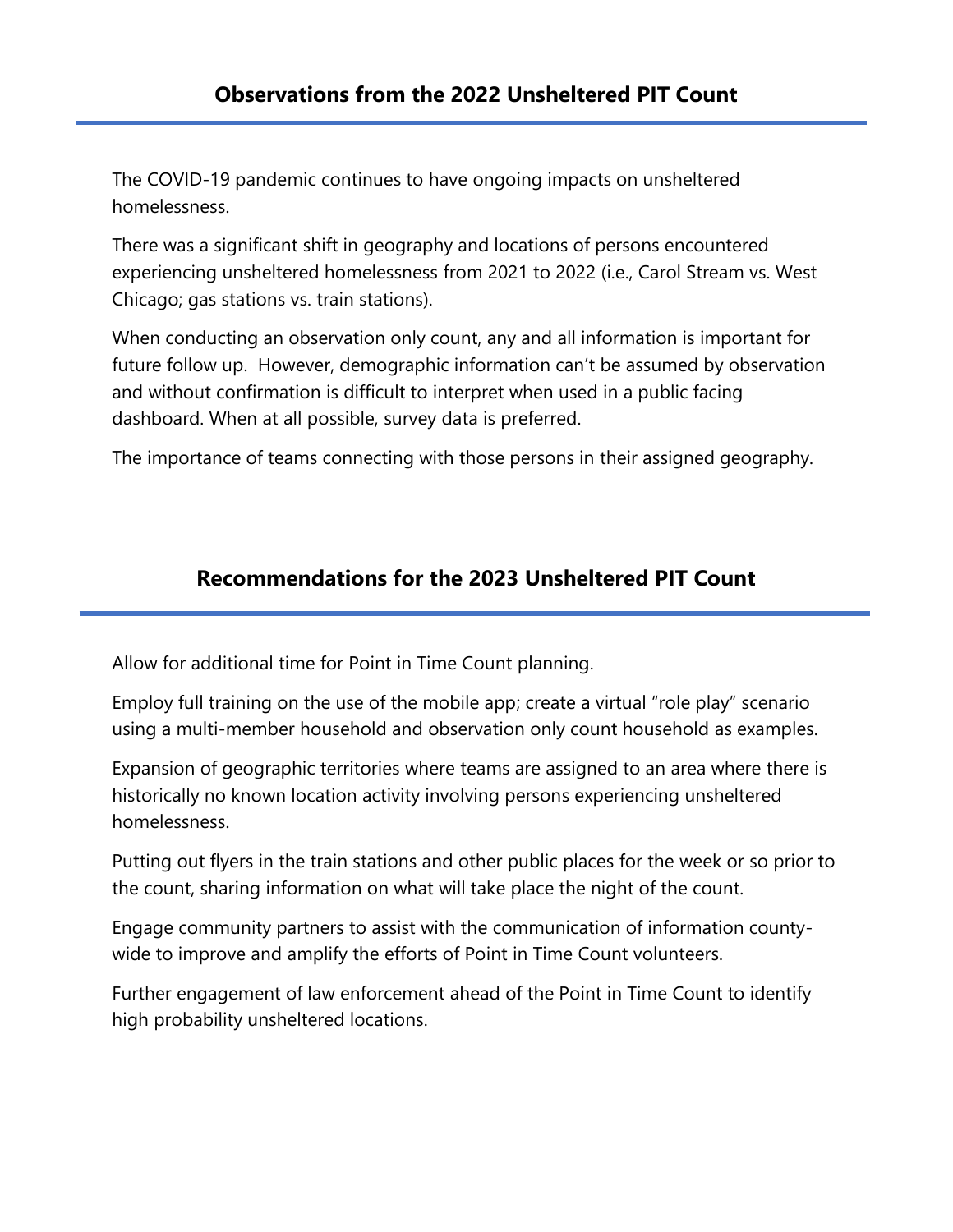

# **In What Communities Were Persons Encountered?**



# **Where in the Community Were Persons Encountered?**

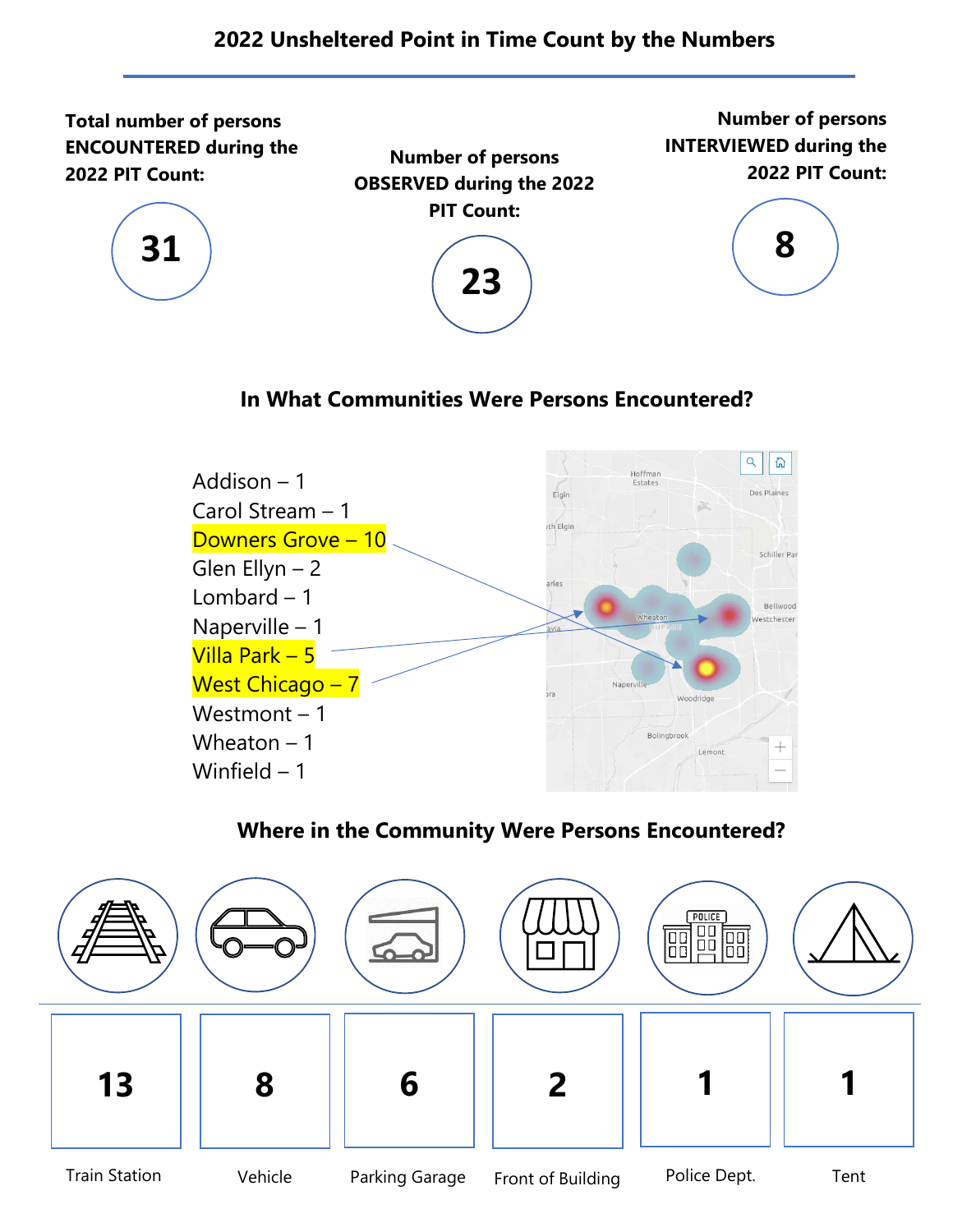

#### NEW this year

### **4.3 Counting People in Ambiguous Sleeping Locations**

When people are displaced from housing, they use whatever sleeping arrangements that are available to them. In some locations, people are clearly unsheltered, sheltered, or housed (i.e., the person does not meet the definition of homeless), while the housing status of people in other sleeping locations is ambiguous. HUD is providing the following guidelines to determine how to characterize someone's sleeping situation for the purposes of the PIT count.

2) Vehicles:

*(a) Cars, trucks, and vans: Households sleeping in cars, trucks, and vans are to be counted as unsheltered. This includes households sleeping in their vehicles in safe parking programs, in designated areas, or on a campus maintained by a government or other entity where toilets, showers, and communal food preparation or food service areas are provided.* 

|      | <b>Survey Only</b> | Observation | Both Survey & |
|------|--------------------|-------------|---------------|
|      |                    | Only        | Observation   |
| 2013 | Χ                  |             |               |
| 2015 | Χ                  |             |               |
| 2017 | Χ                  |             |               |
| 2019 | Χ                  |             |               |
| 2021 |                    |             |               |
| 2022 |                    |             |               |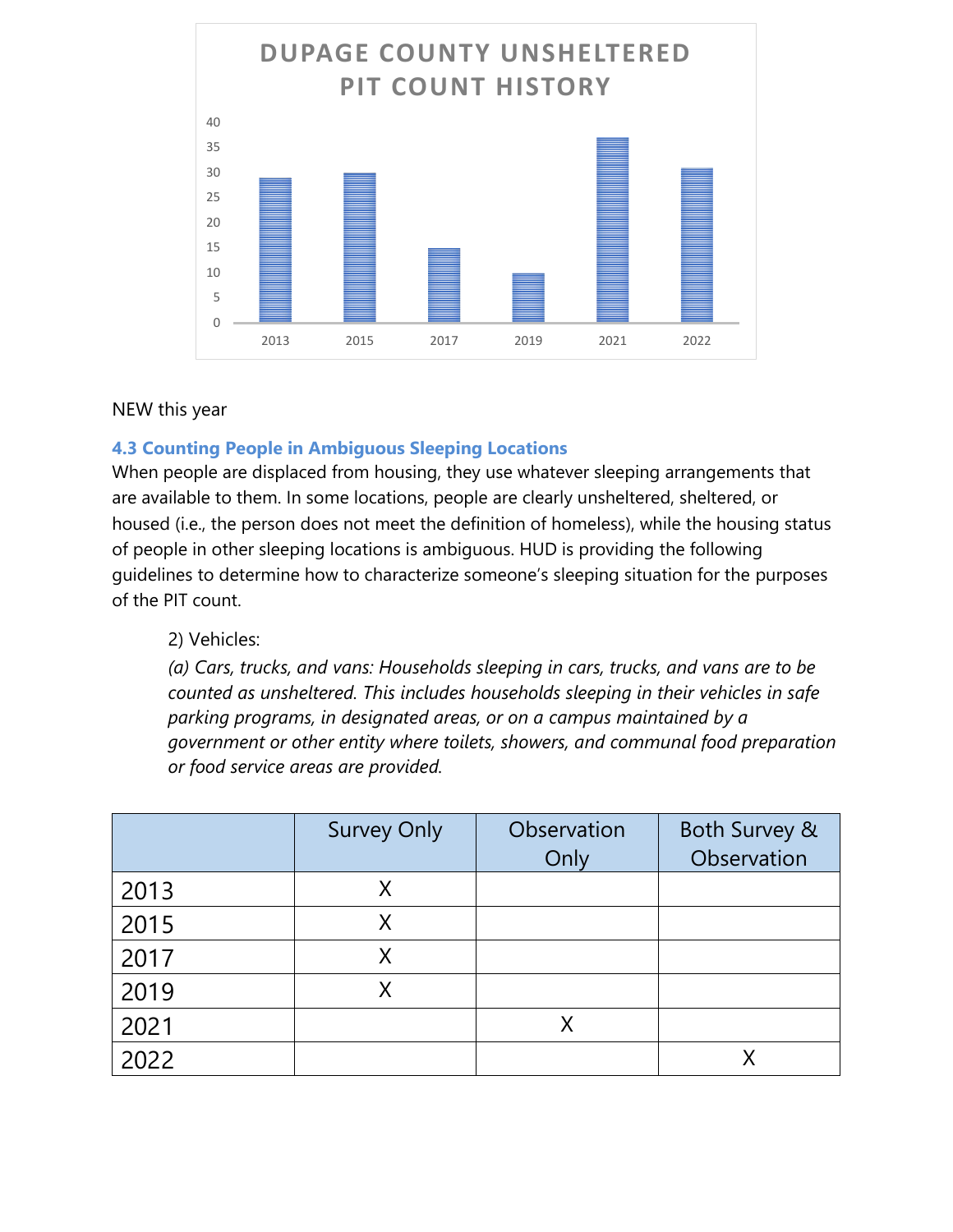# **2022 DuPage County Point in Time Count Narrative**

The 2022 methodology of a complete count strategy coverage count strategy for our Unsheltered Count was presented to DuPage Continuum of Care (CoC) Leadership during the 12/08/21 Leadership Committee meeting. Trained volunteers, in teams, were assigned specific geographic locations within the CoC jurisdiction for complete coverage. Geographic locations were assigned prior to the Point in Time (PIT) night of the count. Larger teams were established for those areas requiring extensive geographic coverage.

The DuPage CoC used the following standards when conducting an unsheltered count of people who were experiencing homelessness and unsheltered on the night of the count: 1) the DuPage CoC accounts for and reports on all unsheltered homeless people in the CoC's geography through a complete coverage method that is consistent with HUD standards and guidance, and 2) the DuPage CoC must be able to verify that the unsheltered homeless people identified in the count were unsheltered on the night designated for the count, as defined in Homeless Definition Final Rule: "An individual or family with a primary nighttime residence that is a public or private place not designed for or ordinarily used as a regular sleeping accommodation for human beings, including a car, park, abandoned building, bus or train station, airport, or camping ground."

Also included in the count strategy and training was additional guidance as outlined in the 11/05/21 Notice CPD-21-12: HIC and PIT Count Data Collection for CoC and ESG Programs:

- 4.3 Counting People in Ambiguous Sleeping Locations
- 2) *Vehicles:*
- *(a) Cars, trucks, and vans*: Households sleeping in cars, trucks, and vans are to be counted as unsheltered. This includes households sleeping in their vehicles in safe parking programs, in designated areas, or on a campus maintained by a government or other entity where toilets, showers, and communal food preparation or food service areas are provided.

Specialized teams of experienced staff and volunteers covered "hot spots" which included known locations persons experiencing homelessness and those high probability areas as reported to us by persons with lived experience of homelessness, law enforcement, and Street Outreach. As safety allowed, volunteers asked individuals